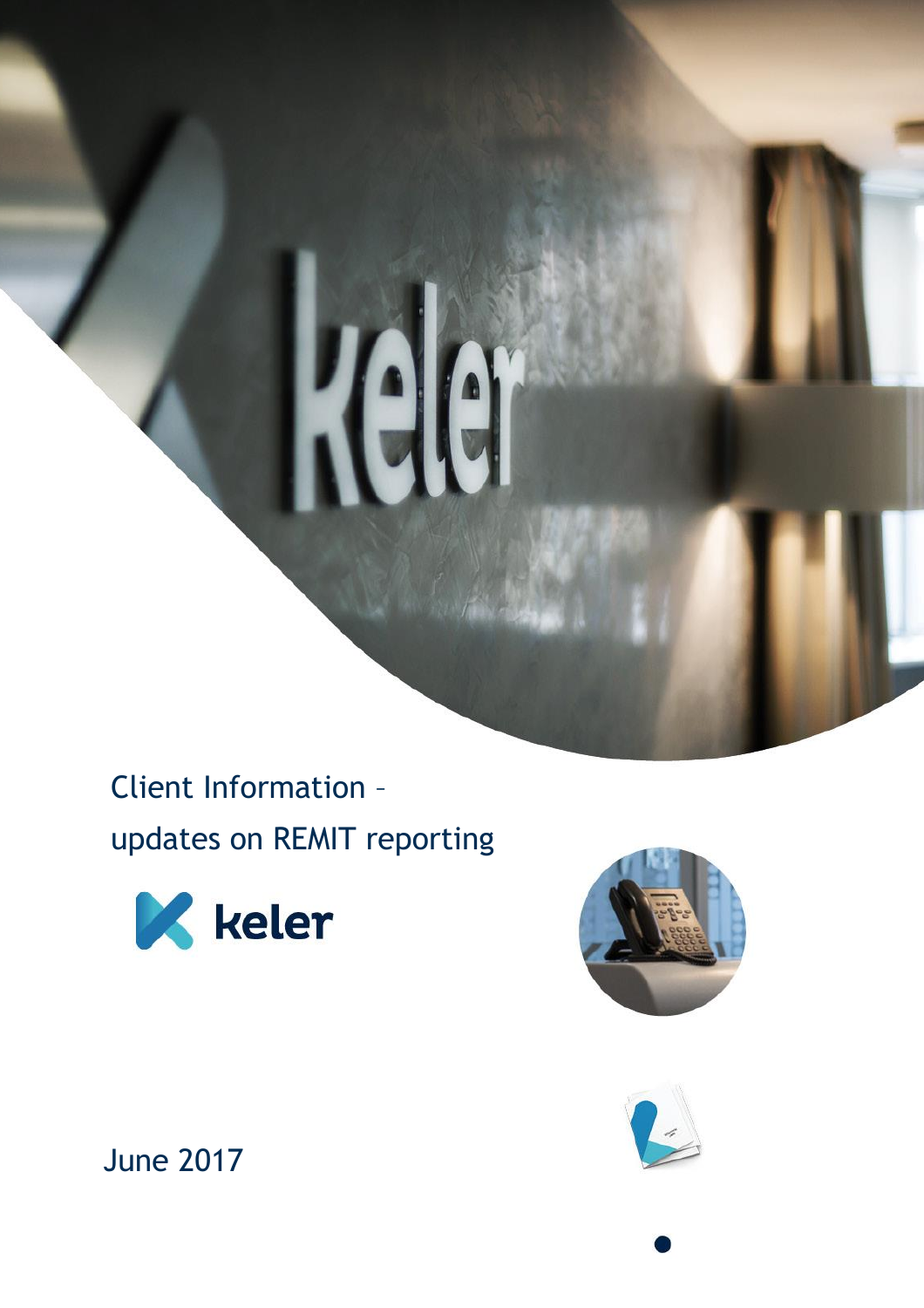

## **DEAR CLIENTS,**

This is to provide you with the latest information on changes related to KELER's REMIT reporting service.

Based on its analysis of reports submitted since the go-live of REMIT reporting obligation, ACER has identified a number of systematic errors in the reported data and consequently published new validation rules as a corrective action plan. Please see the affected data fields listed below.

## **1. Erroneous EIC codes**

One of the major targets is EIC identification: ACER has identified a list of improperly reported Energy Identification Codes (EICs) in the submitted reports.

The main issue is that some of the EICs do not clearly identify the delivery point or zone or may create ambiguity. The majority of the reported transactions (95.7%) have been reported correctly, though, the remaining 4.3% have to be mapped and corrected in line with the Agency's list of accepted EICs in order to remove any sort of ambiguity.

Reporting parties should only apply the EICs published in the 'List of accepted EICs' at ACER's REMIT portal and in case of inaccurately used codes, update their EICs with valid and acceptable ones in line with ACER's list. Corrections have to be made till 1st July 2017. A detailed instruction manual is available in appendix no. VI. of the Transaction Reporting User Manual (TRUM) VI. on ACER's REMIT portal. (It is a compressed file with zip. extension which contains the list of incorrect EICs further to these instructions.)

Overall this affects less than 5% of the reports, so we do not expect our Clients to be affected considerably.

Guidance can be found in the TRUM Table 1 'Data Field No (48) Delivery point or zone and Table 2 Data Field No (41) Delivery point or zone'. Reference to inaccurate EICs can be found in the document 'List of accepted EICs\_Table\_1\_and\_2.xlsx1 available in the Annex VI.

In the following online form Reporting parties may also indicate new EIC codes not yet listed in the Agency's list of accepted codes, if they deem necessary: [http://surveys.acer.europa.eu/eusurvey/runner/EICs\\_mapping](http://surveys.acer.europa.eu/eusurvey/runner/EICs_mapping)

As of 1 September 2017, a new validation rule published by ACER will prevent the reporting of EICs not listed in Agency's REMIT portal in the sheet 'List of accepted EICs', consequently inadequate reports shall be rejected.

## **2. Insufficiently completed data fields**

ACER has also identified errors in some of the Table 1 data fields as follows:

- **Field No (38) Notional amount**: analysis found that either '0' (zero) value or no value is regularly reported in this field. However, this field should always be reported and the value 0 should only be used when the price of the contract is  $\epsilon$ 0. All transactions should have a notional or monetary value. The only exception for